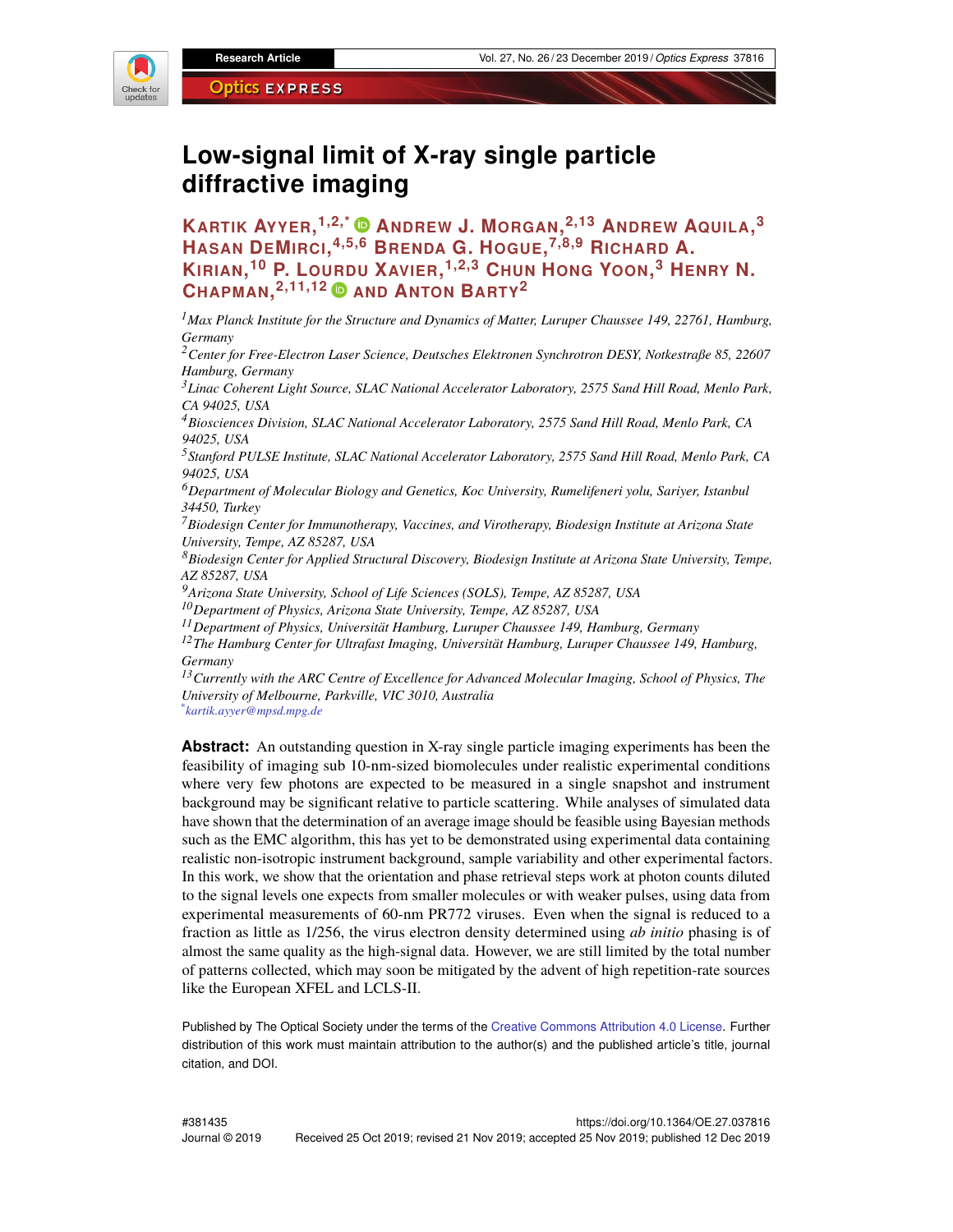#### **1. Introduction**

The potential of X-ray free electron lasers (XFELs) to image biomolecular structures at room temperature without the need for crystallisation has been one of the goals driving their development. For many years, theoretical studies backed by simulated data have suggested that near-atomic resolution of isolated non-crystalline proteins should be possible with currently available XFEL sources [\[1](#page-16-0)[,2\]](#page-16-1). To date, published results have focused on large or symmetric particles such as viruses in the 60-500nm size range where the higher signal levels from larger particles is ideal for methods development [\[3–](#page-16-2)[6\]](#page-16-3). Results from the single particle imaging initiative at the Linac Coherent Light Source (LCLS) [\[7\]](#page-16-4) have been in a similar size range [\[8](#page-16-5)[,9\]](#page-16-6).

Imaging individual proteins has so far proven more elusive due to the lower signal-tobackground from smaller sized particles and a lower than expected rate of single particle diffraction pattern acquisition [\[6\]](#page-16-3). While theoretical studies indicate that molecular imaging should be achievable using Bayesian algorithms such as the EMC algorithm [\[10\]](#page-16-7) for near-perfect data simulated assuming currently available XFEL parameters [\[2\]](#page-16-1), this has yet to be demonstrated using experimental data containing realistic instrument background, sample variability and other experimental factors.

This paper addresses the question of whether these above-mentioned experimental effects pose a fundamental roadblock to diffraction-pattern alignment and phasing algorithms in the low signal limit. We achieve this using experimental rather than simulated data. The approach taken is to start with experimentally measured data and progressively reduce the photon count to levels similar to those expected from smaller particles such as individual proteins. This process also mimics data that would be recorded from the same size particles using weaker X-ray pulses such as will soon be available with a high repetition rate from the LCLS-II upgrade.

We start from data collected by the SPI initiative from 60 nm PR772 viruses [\[9\]](#page-16-6) to 8.5-nm resolution. Weak data was generated by keeping only a small, random fraction of photons from each experimental snapshot. These reduced data, or 'diluted', patterns contain just a smattering of photons which often look like pure noise to the eye. In addition to diffraction from the virus particles, each diffraction pattern contains instrument background caused by a range of experimental sources. Any structure in the instrument background does not depend on particle orientation, thus after orientation determination this background appears as a spherically symmetric function incoherently added to the 3D Fourier intensities of the object. To account for this background, we develop a modified iterative phasing algorithm which isolates and retrieves this background while reconstructing the electron density, and also show that phase retrieval is robust to statistical noise.

The paper is set out as follows. The reconstruction pipeline and the results of its application to the full data set are described in Section [3,](#page-2-0) and a set of metrics including the Fourier Shell Correlation (FSC) and Phase Retrieval Transfer Function (PRTF) for quantifying reconstruction resolution and fidelity are defined in Section [4.](#page-5-0) The experimental data sets are then subsampled by randomly selecting a fraction of photons in every frame, followed by orientation and phasing of the sparsified photon counts in Section [5.](#page-7-0) The quality of the electron densities obtained using the subsampled data sets is evaluated and compared using the metrics of reconstruction quality defined in Section [4.](#page-5-0)

We find that the reconstruction quality persists for a significant reduction of data quantity: even when the signal is reduced by as much as 1/256, quality metrics show the virus electron density determined using *ab initio* phasing is of almost the same quality as the high signal data. This suggests that given sufficient number of single particle diffraction patterns from sub-10 nm biomolecules with current XFEL parameters (assuming a proportionate reduction in instrument background), or from 60-nm viruses with a pulse 256 times weaker, one can obtain reliable 3D electron densities with the methods presented here. In order to obtain higher resolution, many more patterns will be required to achieve sufficient statistics. This may soon be within reach with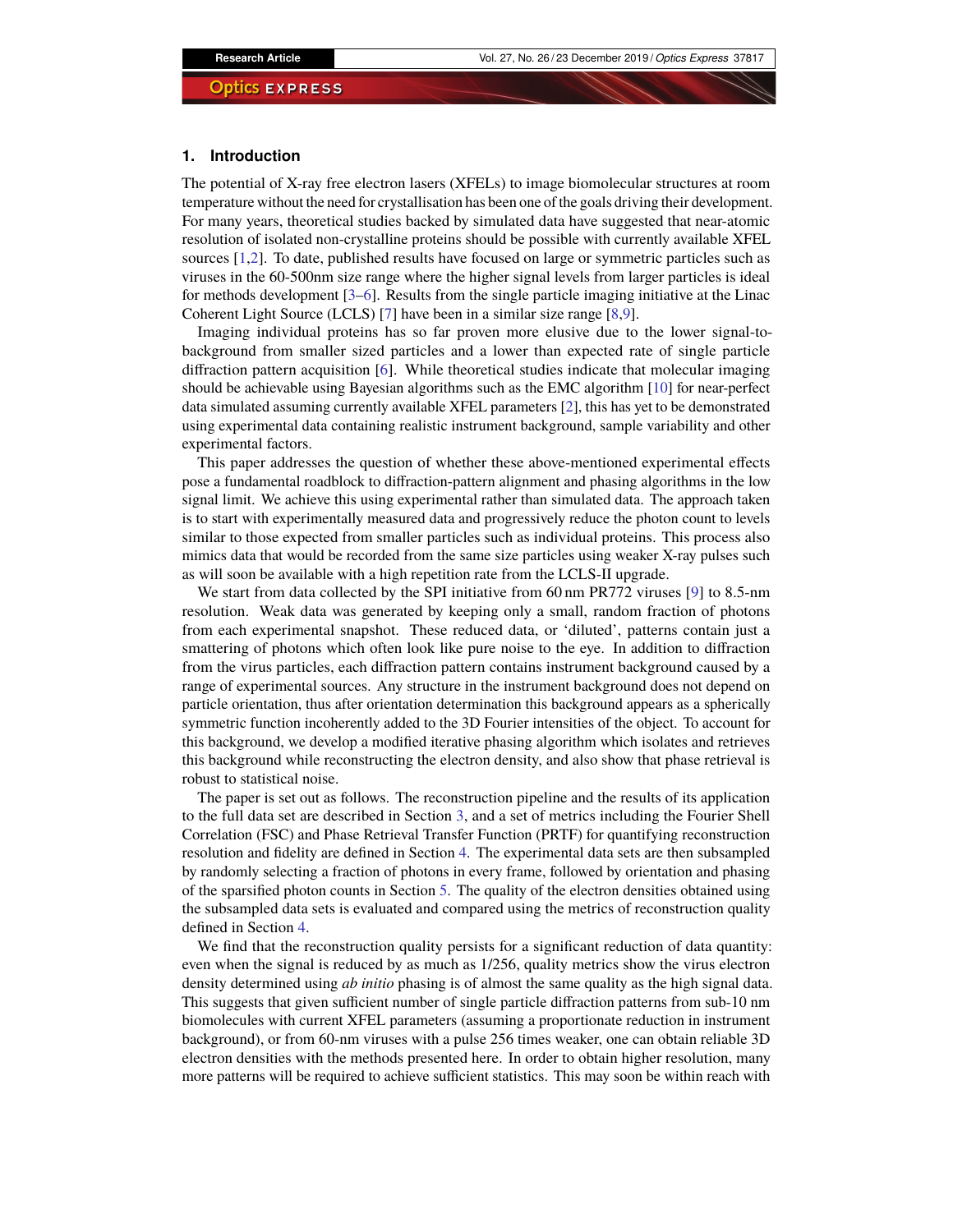advancements in sample delivery methods as well as with high-repetition-rate XFEL sources such as the European XFEL and LCLS-II.

# **2. Experiment description**

Diffraction snapshots of aerosolized PR772 viruses were collected at the Linac Coherent Light Source (LCLS) as described in [\[9\]](#page-16-6). Briefly, diffraction patterns were recorded on a pnCCD detector in the AMO instrument at the LCLS [\[11\]](#page-16-8) at a photon energy of 1.6 keV with the detector placed 586 mm downstream from the X-ray-sample interaction point, giving a resolution of 11.8 nm at the center-edge of the detector and maximum resolution of 8.4 nm in the corner of the detector. This data set is available for download from the Coherent X-ray Imaging database [\[12\]](#page-16-9) as CXIDB 58.

The data set consists of 14 772 frames with an average signal level of 395 876 photons/frame. For a 60 nm virus, the speckles were around 100 pixels wide. The pixels were therefore binned by a factor of 4 in both dimensions after photon conversion to reduce computational costs. Excluding bad pixels and the central speckle, where the detetor was often saturated, there were 34 783 photons/frame on average. There were on average 22.2 photons/speckle at the detector corner.

Diffraction patterns were recorded at a repetition rate of 120 Hz, however only a small fraction of the X-ray pulses interacted with an object. These so-called "hits" included not only interactions with PR772 virus particles but also with water droplets, multi-particle clusters, and patterns with detector artifacts. Such spurious patterns need to be excluded from analysis. In [\[9\]](#page-16-6), Reddy et al describes the classification of the single particle patterns using various machine learning methods, with the data for this study based on the classification by manifold embedding [\[13\]](#page-16-10) to obtain a data set consisting of 14 772 single virus diffraction patterns.

#### <span id="page-2-0"></span>**3. Reconstruction procedure**

The PR772 virus electron density was reconstructed in a two-step process, illustrated in Fig. [1](#page-3-0) and detailed below. First, the orientations of a set of noisy diffraction patterns of mostly identical objects in random orientations with variable incident fluence were determined to produce a 3D intensity volume using the EMC algorithm [\[10\]](#page-16-7). The three dimensional diffraction volume was then phased using a background-aware phase retrieval algorithm to arrive at the real-space electron density using a combination of the Difference Map [\[14\]](#page-16-11) and Error Reduction [\[15\]](#page-16-12) algorithms.

# *3.1. Alignment: Determining the 3D reciprocal space intensity distribution*

Orientation determination, alignment and scaling of the diffraction patterns into a 3D diffraction volume was performed using the *Dragonfly* software [\[2\]](#page-16-1). Data was provided to *Dragonfly* in photon counts since the pnCCD detector used in this experiment could resolve individual 1.6 keV photons. A Poisson noise model was therefore used in *Dragonfly*. Both the orientation as well as a relative scale factor was estimated for each pattern to account for incident fluence fluctuations and variations in impact parameter of the virus relative to the beam. The predicted intensities on the detector for a given orientation were multiplied by this scale factor before calculating the probability distribution over orientations (PDOs). These scale factors were updated every iteration using the current estimate for the PDO for each pattern. In order to avoid convergence issues due to the high signal per pattern, the PDO was raised to the power of the deterministic assues due to the high signal per pattern, the PDO was raised to the power of the deterministic<br>annealing parameter, β. This parameter was increased from 0.001 by a factor of  $\sqrt{2}$  every 10<br>iterations. The detailed pro iterations. The detailed procedure used for this reconstruction is described in Appendix A.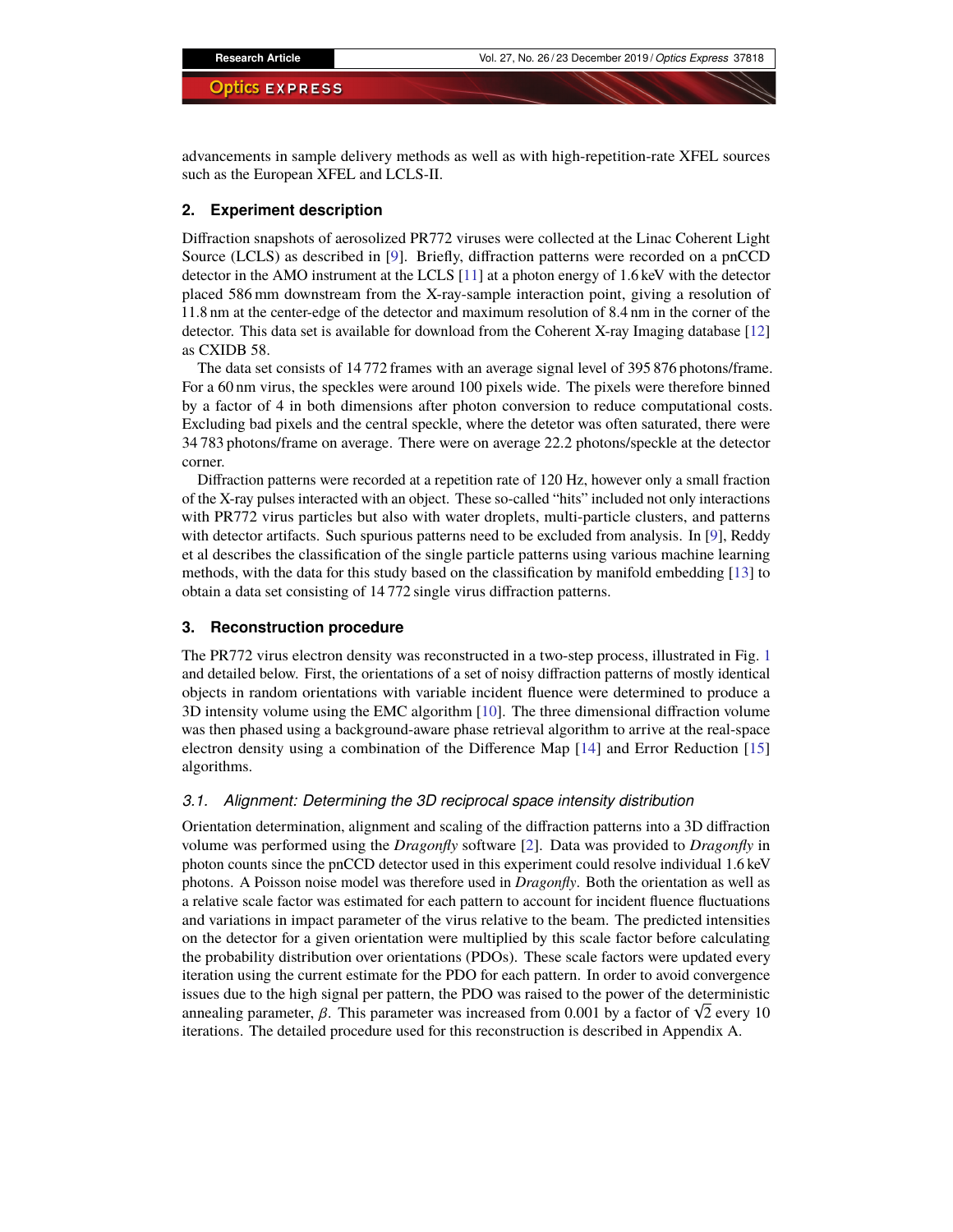

<span id="page-3-0"></span>**Fig. 1.** Reconstruction of the virus electron density from measured diffraction snapshots is a two step process. First, the orientations of a set of noisy diffraction patterns of mostly identical objects in random orientations with variable incident fluence (top left) are determined to produce a 3D intensity volume (top right). The three dimensional diffraction volume is then phased using a background-aware phase retrieval algorithm to arrive at the real space electron density (bottom). The electron density is shown as both an isosurface plot and a slice through the center of the object.

# <span id="page-3-1"></span>*3.2. Phasing: Iterative phase retrieval with background estimation*

The three dimensional diffraction volume from *Dragonfly* was phased to arrive at the real space electron density using a background-aware iterative projection phase retrieval algorithm as described in Algorithm 1. The update rule for this algorithm consists of a modulus projection defined to incorporate a spherically symmetric background intensity which is incoherently added to the diffraction signal ("Background aware") in addition to a support constraint on the electron density consisting of a fixed number of voxels rather than a static mask ("Voxel number support").

The iterate Ψ is comprised of both the real space density  $\rho(\mathbf{x})$  and background  $B(\mathbf{q})$ 

$$
\Psi = \{\rho(\mathbf{x}), B(\mathbf{q})\}\tag{1}
$$

In practice this consists of two 3D volumes, one for the real-space electron density and the other for the square root of the background intensity. The calculated intensity is the sum of the intensity from the particle plus the background,

$$
I_{\text{calc}}[\Psi](\mathbf{q}) = |\mathcal{F}[\rho](\mathbf{q})|^2 + B^2(\mathbf{q})
$$
\n(2)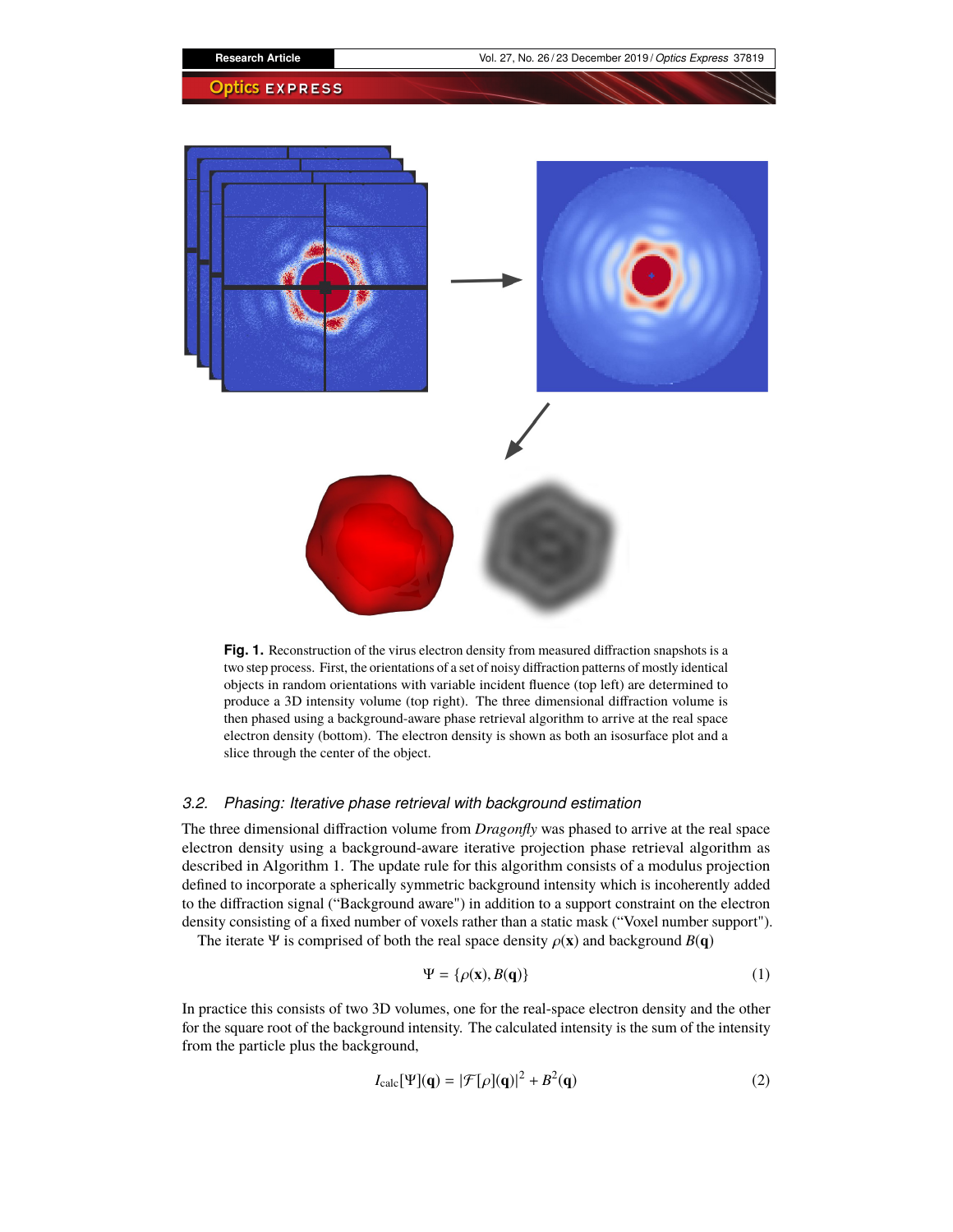where  $\mathcal{F}[\rho]$  is the discrete Fourier transform of the electron density  $\rho$ . The modulus projection rescales both terms by the ratio to the measured Fourier magnitude,

$$
P_M[\Psi] = \left\{ \mathcal{F}^{-1} \left[ \sqrt{\frac{I_{\text{meas}}(\mathbf{q})}{I_{\text{calc}}(\mathbf{q})}} \mathcal{F}[\rho](\mathbf{q}) \right], \sqrt{\frac{I_{\text{meas}}(\mathbf{q})}{I_{\text{calc}}(\mathbf{q})}} B(\mathbf{q}) \right\}
$$
(3)

where  $I_{\text{meas}}(\mathbf{q})$  is the measured intensity.

The support projection imposes two different constraints on the two halves of the iterate,  $\rho$ and *B*. A constant *N* is chosen at the beginning representing the number of voxels inside the particle for which the density is allowed to be non-zero. In this case we chose  $N = 2000$ . The modulus-squared electron density values are sorted and the highest *N* are left unchanged while the rest are set to zero. The background intensities,  $B(\mathbf{q})$ , are replaced by the spherically symmetric version i.e. the intensities in each radial bin are replaced by their average. The derivation that both these operations are projections is given in Appendix B. Further details regarding masking and alignment of reconstructions from different random starting models are discussed in Appendix C.

**Algorithm 1** Pseudo-code describing the iterative phasing of a 3D intensity volume with spherical background retrieval and a voxel number support. The modulus and support projections, *P<sup>M</sup>* and *P<sup>S</sup>* are described in Sec. 3.

```
1: function ER(x)2: return P_M(P_S(x))3: end function
 4: function DM(x)
 5: β = 0.7<br>6: f_M(x) =6: f_M(x) = (1 - 1/\beta)P_M(x) + (1 + 1/\beta)x<br>7: f_S(x) = (1 + 1/\beta)P_S(x) + (1 - 1/\beta)x7: f_S(x) = (1 + 1/\beta)P_S(x) + (1 - 1/\beta)x<br>8: return x + \beta [P_M(f_S(x)) - P_S(f_M(x))]
 9: end function
10: for i in 1 to 400 do
11: Ψi ← Uniform Random
12: \Psi_i \leftarrow ER(\Psi_i) (100 times)
13: \Psi_i \leftarrow DM(\Psi_i) (200 times)
14: \Psi_i \leftarrow ER(\Psi_i) (100 times)
15: end for
16: Align all Ψi
17: Calculate Phase Retrieval Transfer Function (PRTF)
18: return Average over all aligned Ψi
```
# *3.3. Reconstruction from the full data set*

The results of applying the above two-step reconstruction method to all 14 772 patterns are shown in Fig. [1.](#page-3-0) The 3D intensity shows strong icosahedral symmetry even though this constraint was not enforced during the reconstruction. The resolution corresponding to the edge of the spherical volume of intensities is 8.4 nm. After iterative phasing, the electron density shown in the bottom row was obtained. The contour plot shows an icosahedron with bulges at each vertex while a slice through the object centre shows the presence of a double-walled shell with a slight reduction in density just inside the outer shell, consistent with other treatments of the data [\[16,](#page-16-13)[17\]](#page-16-14).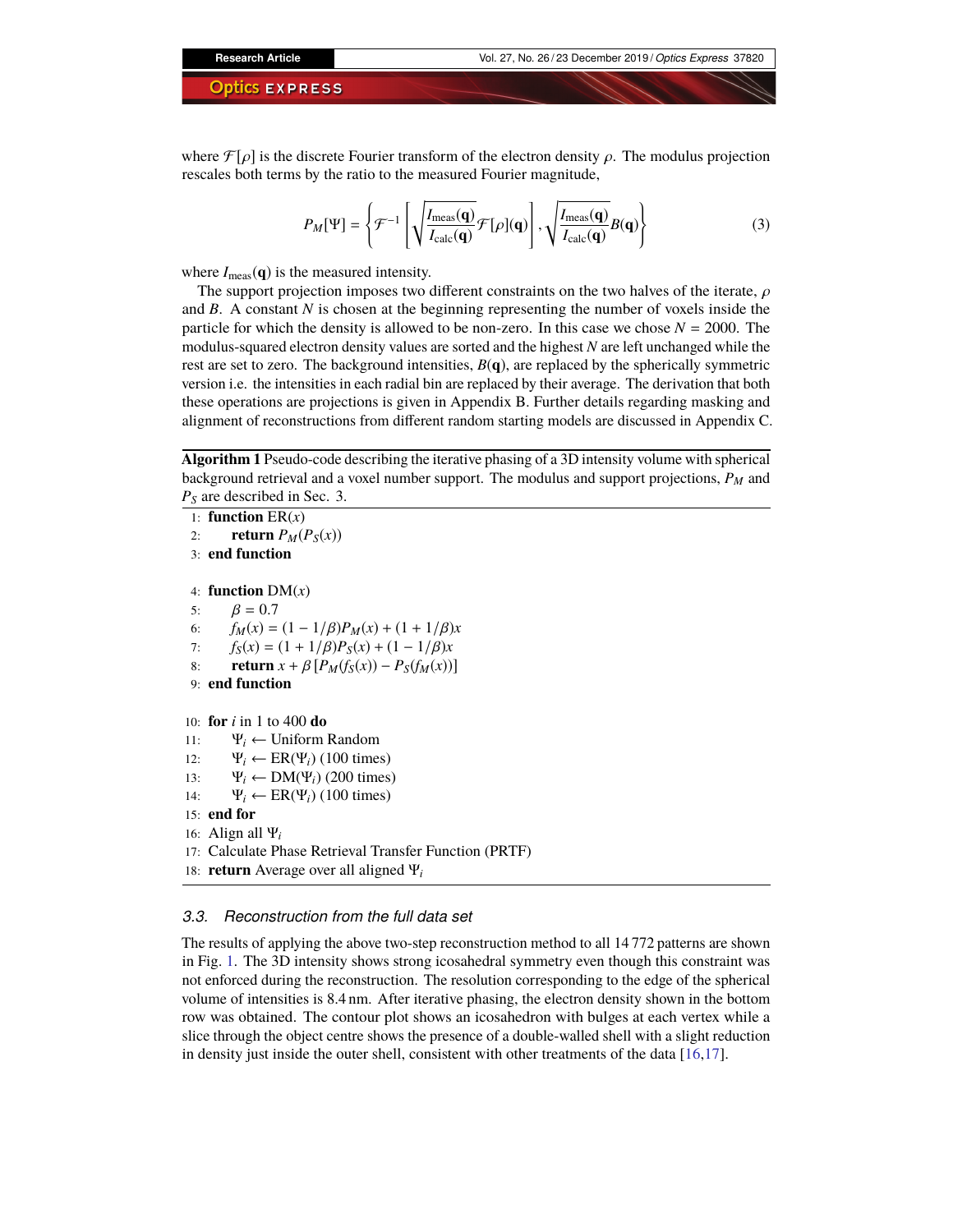#### <span id="page-5-0"></span>**4. Quantifying reconstruction quality**

A set of quantitative metrics are required in order to compare reconstructions and assess overall reconstruction quality, for reconstructions of both the full and diluted data sets. We used two metrics established in the literature, which we define in this section for clarity, and applied them to the reconstruction performed with the full data set described above.

#### *4.1. "Gold-standard" cross correlations*

The first of these metrics, inspired by cryo-electron microscopy, involves a slight change in the analysis pipeline itself. The 'gold-standard' Fourier shell correlation from CryoEM [\[18\]](#page-17-0) calls for the separation of the dataset into two equal halves. Each half is analyzed independently, the final volumes rotationally aligned, and the relative agreement is calculated as a function of resolution using the Fourier Shell Correlation (FSC) metric:

$$
\text{FSC}(q) = \text{Re}\left[\frac{\sum\limits_{|\mathbf{q}_i|=q} F_1(\mathbf{q}_i) F_2^*(\mathbf{q}_i)}{\sqrt{\sum\limits_{|\mathbf{q}_i|=q} |F_1(\mathbf{q_i})|^2} \sqrt{\sum\limits_{|\mathbf{q}_i|=q} |F_2(\mathbf{q}_i)|^2}}\right]
$$
(4)

where  $F(\mathbf{q}) = \mathcal{F}[\rho](\mathbf{q})$ . In practice, the FSC is calculated in *q* bins which are shells of a certain thickness.

A similar correlation can also be calculated between the two half-dataset intensities. In order to increase the sensitivity of the correlation, the mean is subtracted in each resolution shell before calculating the cross-correlation i.e. a Pearson correlation coefficient is calculated in each shell independently.

$$
CC_{1/2}(q) = \frac{\sum\limits_{|\mathbf{q}_i|=q} \left( \mathbf{I}_1 - \overline{\mathbf{I}_1} \right) \left( \mathbf{I}_2 - \overline{\mathbf{I}_2} \right)}{\sqrt{\sum\limits_{|\mathbf{q}_i|=q} \left( \mathbf{I}_1 - \overline{\mathbf{I}_1} \right)^2} \sqrt{\sum\limits_{|\mathbf{q}_i|=q} \left( \mathbf{I}_2 - \overline{\mathbf{I}_2} \right)^2}}
$$
(5)

where  $I_k$  is shorthand for  $I_k(q_i)$  and  $\overline{I_k}$  is the mean intensity in the resolution shell  $\overline{I_k(q)}$ . The increased sensitivity due to subtracting the mean is most apparent when there is spherically symmetric background in the intensity reconstruction, as is the case here.

#### *4.2. Phase retrieval transfer function (PRTF)*

The other metric is the phase retrieval transfer function (PRTF) [\[19\]](#page-17-1). This metric measures the reliability of iterative phasing by (in effect) averaging complex values over may instances of the phasing process.

The first step in the calculation of this metric is to reconstruct a large number of independent density volumes from different random starting guesses. At any given reciprocal-space voxel, **q**, the argument of the complex Fourier transform of the density (the phase) can be slightly different in each random start. The value of the PRTF at that voxel is the complex sum of the unit complex numbers whose argument is the phase,  $\phi$ :

$$
PRTF(\mathbf{q}) = \frac{1}{N} \left| \sum_{n=1}^{N} e^{i\phi_n} \right| \tag{6}
$$

where there are *N* independent density volumes. By convention, the azimuthal average of the PRTF is reported as a function of the radial coordinate |**q**|. As described in Sec. [3.2,](#page-3-1) the different reconstructions must be aligned in real-space before calculating the average. A shift in real space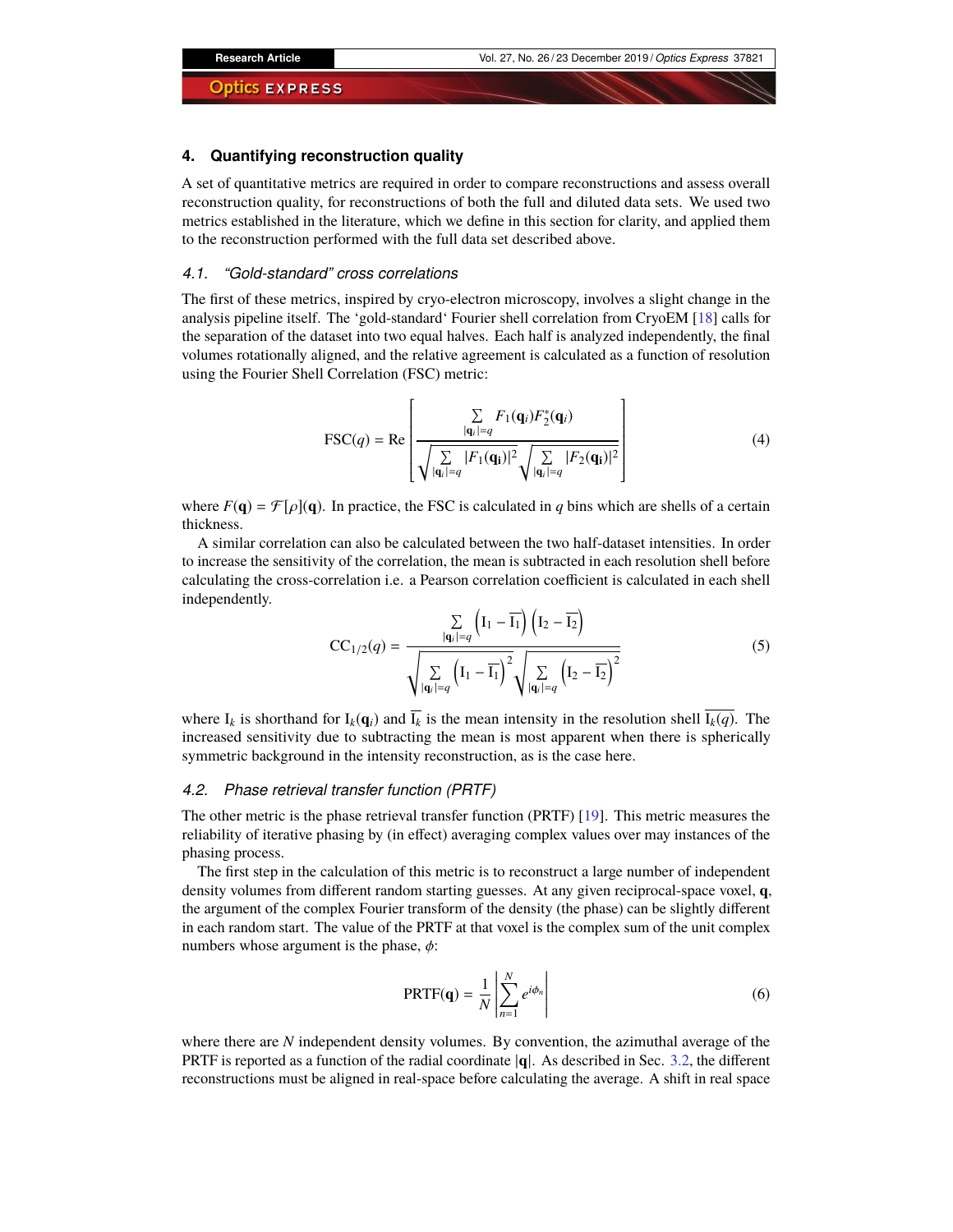is equivalent to a phase ramp which will significantly lower the PRTF. An uncorrected central inversion will negate the phase, leading to a similar reduction [\[20\]](#page-17-2).

One weakness of the PRTF is that it can be unjustifiably high if the support volume is chosen to be too small. As an extreme case, if the support consists of only one voxel, the PRTF (after alignment) will be unity everywhere even though the reconstruction is very poor. One should therefore have a slightly larger support mask which includes some voxels with low density. In the reconstructions performed here, the support volume (2000 voxels) is significantly larger than the nominal volume of a regular icosahedron with a size corresponding to the fringe spacing (which would be 1497 voxels).

We calculate the PRTF from 400 independent reconstructions. This number is important because it needs to be large enough for the PRTF to converge and the voxels with irreproducible phases to average down. Consider for example the case where the phases are completely random, in which case the sum is a 2D random walk in the complex plane with a fixed step size which in which case the sum is a 2D random walk in the complex plane with a fixed step size which<br>has an average distance from the origin of √*N* after *N* steps. Thus, the expected lower bound on



<span id="page-6-0"></span>**Fig. 2.** Reconstruction metrics for the full data set as a function of *q*. Top: Fourier Shell Correlation (FSC) plot with the dashed line showing the half-bit threshold. Middle: Intensity  $CC<sub>1/2</sub>$  plot with the dashed line showing the 0.5 cutoff. Bottom: Phase Retrieval Transfer Function (PRTF) plot with the customary 1/*e* cutoff. Error bars represent the standard deviation across 10 random starts.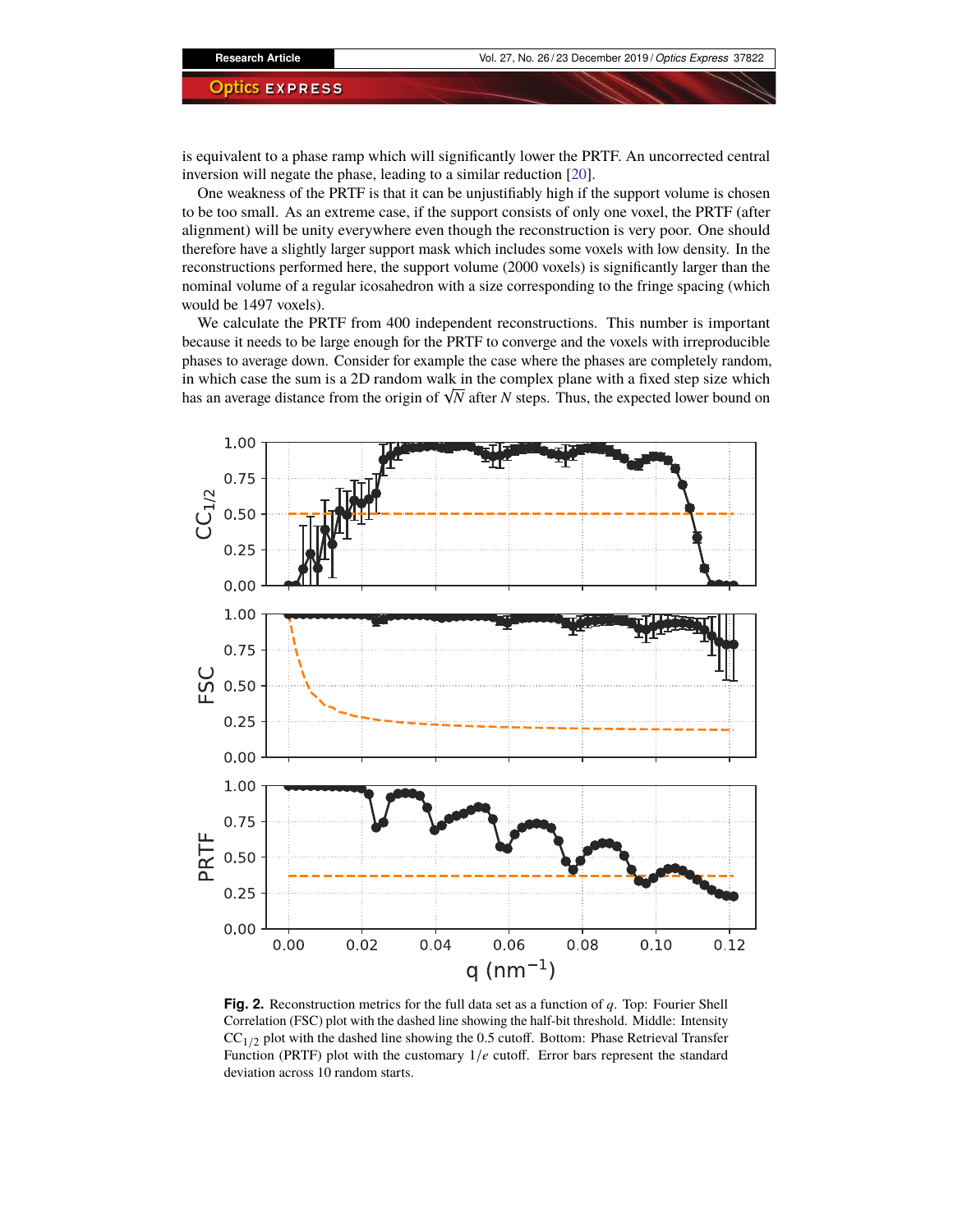the PRTF if *N* reconstructions are averaged is  $1/\sqrt{N}$ , which is 0.05 for the case of 400 the case here. In keeping with convention, the threshold value to determine the reproducible resolution is considered to be  $1/e = 0.37$ .

# <span id="page-7-1"></span>*4.3. Metrics applied to full data reconstruction*

We applied the metrics defined above to the reconstructed intensity and electron density calculated using the procedure described in Sec. [3.](#page-2-0) For the FSC and  $CC_{1/2}$  calculations, frames were split into and odd and even halves containing the 1st, 3rd, 5th. . . and 2nd, 4th, 6th . . . patterns respectively. This procedure of splitting is chosen in order for both halves to be similarly affected by slowly varying drifts in the experiment. It is also sufficiently random because the "hits" themselves are a random subset of all the patterns collected.

The FSC and  $CC_{1/2}$  plots are shown in Fig. [2.](#page-6-0) The crystallographic definition of *q* is used with the full-period resolution,  $d = 1/q$ . Each of the metrics gives a slightly different estimate of the resolution of the reconstruction. from the half-bit FSC criterion standard common in cryo-electron microscopy [\[21\]](#page-17-3), the resolution is 8.75 nm, while using the  $CC_{1/2} = 0.5$  cutoff, the intensities are reproducibly reconstructed to a resolution of 9.02 nm. The purely phasing metric, PRTF, suggests that the resolution is 10.9 nm for both the even and odd data sets. The oscillations apparent in the PRTF plot, which manifest from fringe intensities in the data, further reveal how resolution determined by the PRTF metric can be dramatically affected by whether or not values in one of the local minima happen to lie above or below the 0.37 threshold value. That the resolution estimates differ is not surprising given that different quantities are being measured, and suggests that one should be cautious when reporting a single resolution number. The difference between values further suggests being very conservative with the precision to which resolution is quoted in publication: the mean resolution estimated above is 9.5 nm with a standard deviation of 1.1 nm, in which case quoting resolution to three significant figures is certainly not appropriate. One should further be careful comparing resolution between publications to make sure that the same values are being compared.

### <span id="page-7-0"></span>**5. Results**

We now turn our attention to the effect of reducing the amount of data on reconstruction quality using the analysis pipeline described in Section [3.](#page-2-0) Data quantity is reduced in one of two ways. Diffraction patterns can be made weaker to simulate the effect of imaging smaller particles or the effect of a lower intensity X-ray beam. This has two effects: firstly orientation determination is expected to become harder as there is less information in each pattern from which to determine the orientation, and secondly the signal-to-noise ratio of the reconstructed 3D intensities is reduced making phase retrieval more challenging. Alternatively, the number of diffraction patterns can be reduced to simulate the effect or a smaller data set consisting of fewer diffraction patterns of the same signal strength. Computationally reducing the data in this way avoids confounding factors from working with different data sets collected at different times under potentially different experimental conditions.

#### *5.1. Reducing diffraction pattern intensity*

To simulate measurement of weaker diffraction patterns we computationally reduced the number of photons in each image to produce diffraction patterns with fewer photons drawn from the same experimental data sets. Reducing the number of photons in each diffraction pattern was done by applying a Bernoulli process to each photon with a certain probability to keep or discard the photon. These selection fractions, *p*, were reduced from 2<sup>-1</sup> to 2<sup>-10</sup> in steps of powers of two. Due to the Poisson nature of the photon counting statistics, this simulates the effect of a factor *p* weaker incident pulse. The effect of applying this process to a particular diffraction pattern is shown in Fig. [3.](#page-8-0) The average number of photons per frame after photon dilution is shown in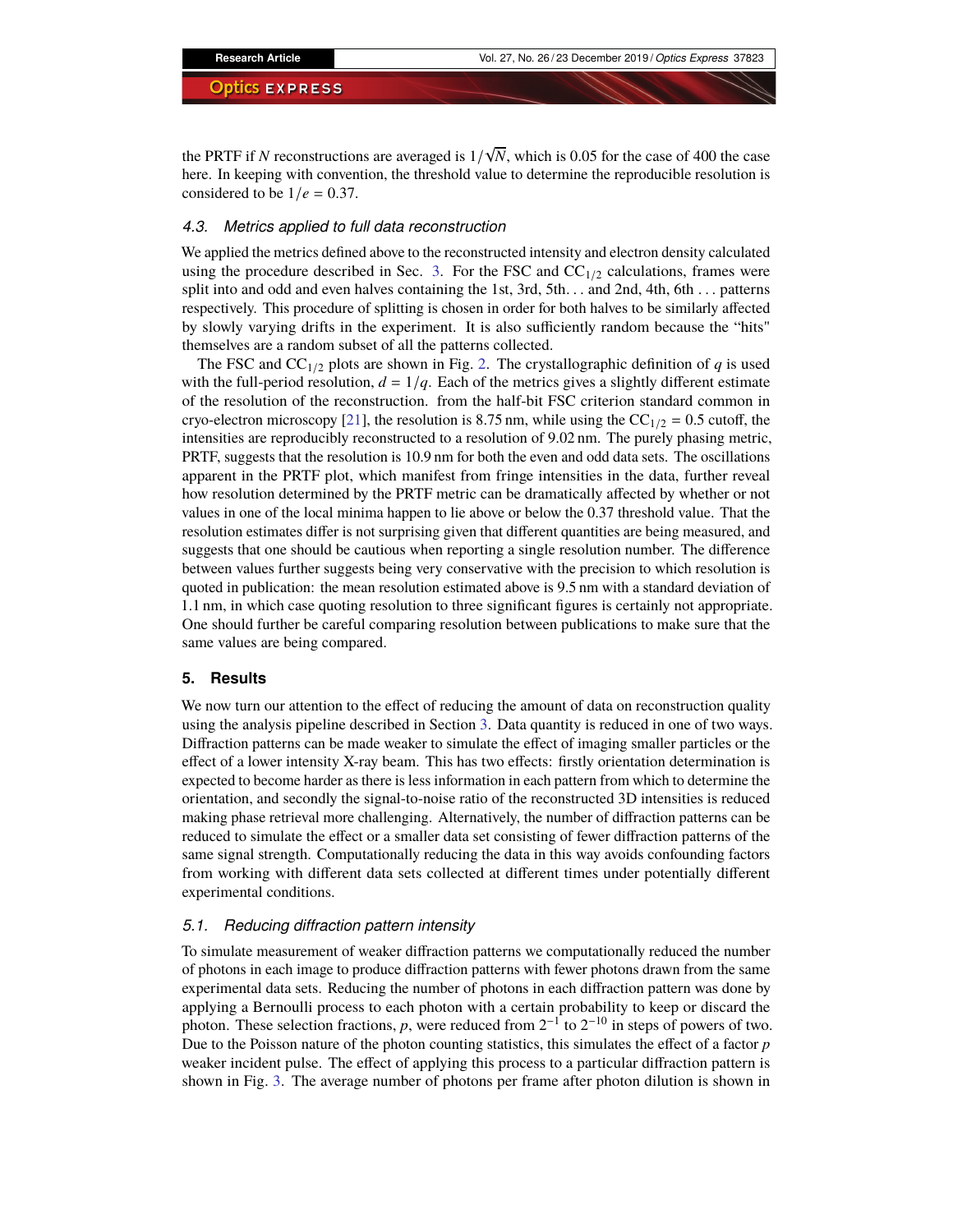Table [1,](#page-9-0) from which it can be seen that photon counts per frame decreases from nearly 35,000 photons per frame at full strength to only 33 photons per frame when diluted to 1/1024 strength.



<span id="page-8-0"></span>**Fig. 3.** Four versions of the same diffraction pattern showing the reduction of photons/pattern by a given selection probability, *p*. In each case, the color scale maximizes at 4 photons per pixel. (a) Original pattern (b) *p* = 1/4 (c) *p* = 1/16 (d) *p* = 1/256

Reconstruction of the 3D intensity from weakened data was performed in the same manner as previously described for all data sets using identical *Dragonfly* reconstruction parameters for all data sets except for the schedule of the deterministic annealing parameter  $\beta$ . A low value of  $\beta$  was not necessary when the signal level was low since this parameter acts to solve convergence issues for very high signals by broadening the PDOs. Appendix A contains details of the parameters for each subset. The 3D intensities from *Dragonfly* were phased with identical parameters in every case to generate electron densities. Each reduced data set was split into two halves and independently reconstructed in order to calculate the "gold-standard" FSC and  $CC_{1/2}$ , and this whole process was repeated 10 times to obtain error bars on the metrics.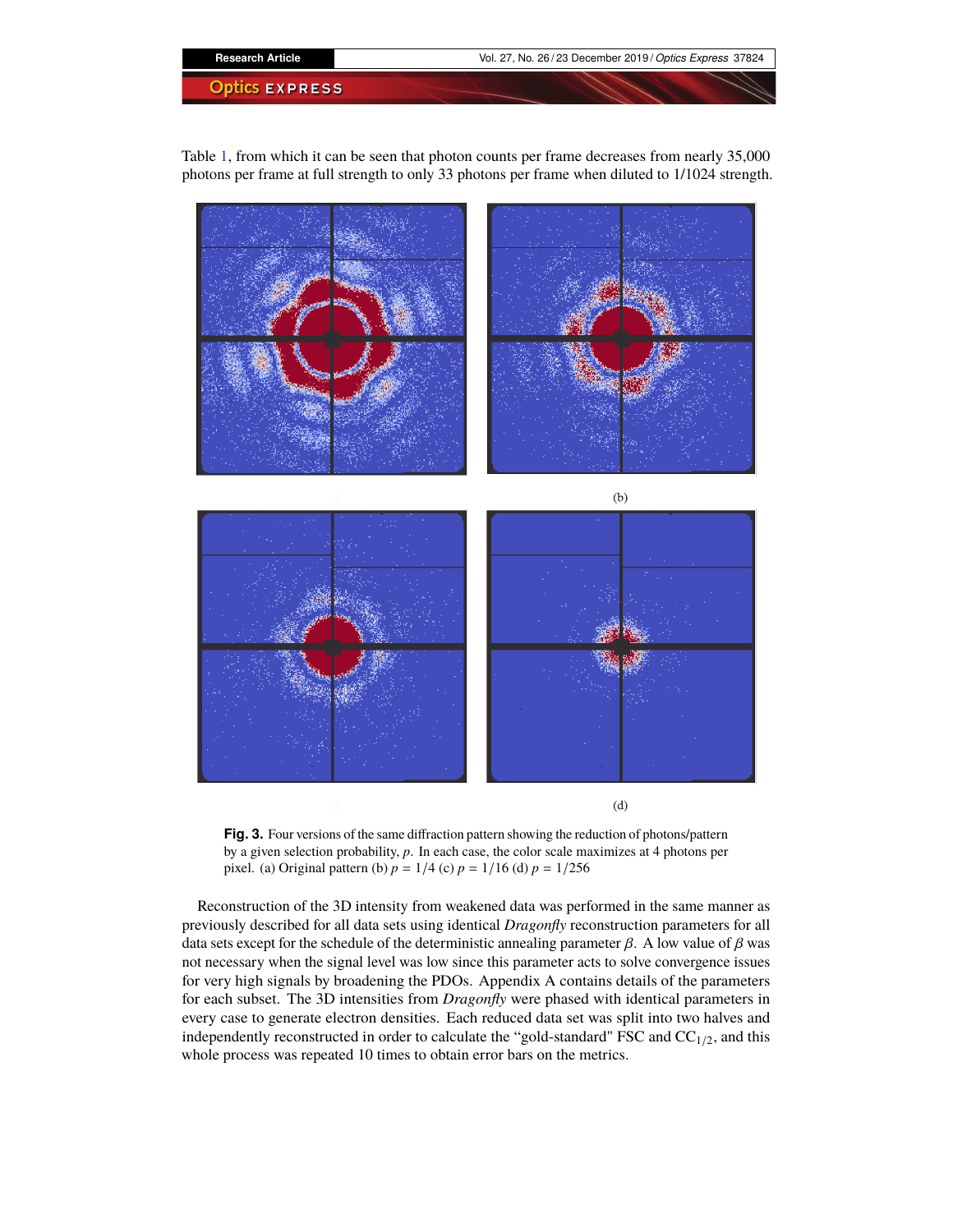| Fraction | ph/fr   | Frames | $CC_{1/2}$ | <b>PRTF</b> | <b>FSC</b> |
|----------|---------|--------|------------|-------------|------------|
| 1        | 34783.2 | 14772  | 9.02       | 10.19       | 8.75       |
| 1/2      | 17349.3 | 14772  | 9.16       | 9.16        | 8.75       |
| 1/4      | 8674.5  | 14772  | 9.33       | 9.16        | 8.75       |
| 1/8      | 4337.3  | 14772  | 9.50       | 9.33        | 8.75       |
| 1/16     | 2168.6  | 14772  | 9.69       | 9.33        | 8.75       |
| 1/32     | 1084.3  | 14772  | 9.69       | 9.33        | 8.75       |
| 1/64     | 542.2   | 14772  | 11.2       | 9.50        | 8.75       |
| 1/128    | 271.0   | 14772  | 11.2       | 9.50        | 8.75       |
| 1/256    | 135.5   | 14772  | 11.4       | 10.9        | 8.75       |
| 1/512    | 67.8    | 14772  | 11.7       | 10.9        | 8.75       |
| 1/1024   | 33.9    | 14772  | 20.1       | 11.2        | 8.75       |
|          |         |        |            |             |            |

<span id="page-9-0"></span>**Table 1. Data statistics as a function of selection fraction. The photons per frame described in the second column refers to photons outside the central speckle. The last three columns give the resolution in nanometers according to the standard cutoff criteria for the respective metric.**

The results of reducing signal strength are summarized in Fig. [4.](#page-10-0) In Fig. [4\(](#page-10-0)a) we plot one metric,  $CC_{1/2}$ , as a function of *q* for both the full data set and a selection fraction of  $p = 2^{-8} = 1/256$ . Figure [4\(](#page-10-0)a) shows that the reconstruction from the reduced data shows a slightly decreased quality metric compared to the full data set.

In order to summarise the results as a function of resolution for many different photon dilution levels, in Figs. [4\(](#page-10-0)b)[–4\(](#page-10-0)d) we plot each metric in grayscale versus both selection fraction and *q*, where color represents the metric value. The green dashed line in Fig. [4\(](#page-10-0)b) marks the somewhat arbitrarily chosen  $CC_{1/2} = 0.5$  cutoff, and shows how the resolution of the intensity reconstruction becomes progressively worse as *p* is reduced. One cause of this reduction is just the graininess of the reconstruction due to insufficient total signal. Similarly the green line in Fig.  $4(c)$  $4(c)$  represents the the typical PRTF=  $1/e$  cutoff. The step decrease in resolution shown by the PRTF in Fig. [4\(](#page-10-0)c) occurs when the overall PRTF decreases to the point where the next local minima falls below cutoff threshold, Fig. [2.](#page-6-0) The resolution estimated by each metric is tabulated in Table [1.](#page-9-0)

From the metrics alone one immediately notices that the electron densities do not suffer from such a drastic falloff in resolution at very low signal. In effect, the support constraint during phasing restores the smoothness of the speckles even when the total number of photons per 3D speckle (Shannon voxel) is low, partially negating the effect of insufficient total signal. For the highest photon dilution ( $p = 1/1024$ ), the average signal level used to determine the orientations is just 33.9 photons/frame.

We also studied the effect of reducing data on the histogram of electron density values retrieved in real space. Figure [5](#page-11-0) shows the histogram of electron densities inside the support mask for three different selection fractions. The plots are averaged over the 20 phasing runs for each fraction (10 random subsets and two halves per subset). The histograms clearly show the degradation in quality as signals are reduced, with the average reconstructed particle tending towards a uniform icosahedral blob with no internal structure. Additionally, the presence of the low density voxels is reassurance that the support was not too tight and the calculated PRTF not artificially high. For selection fractions above  $1/32$ , the histograms and densities were nearly identical, and are hence not shown for clarity. The difference in electron density histograms suggests that differences in the real space electron density may not be entirely reflected in all of the reconstruction metrics, and that metric cutoff values used to assess resolution may on their own paint a partial picture of reconstruction quality.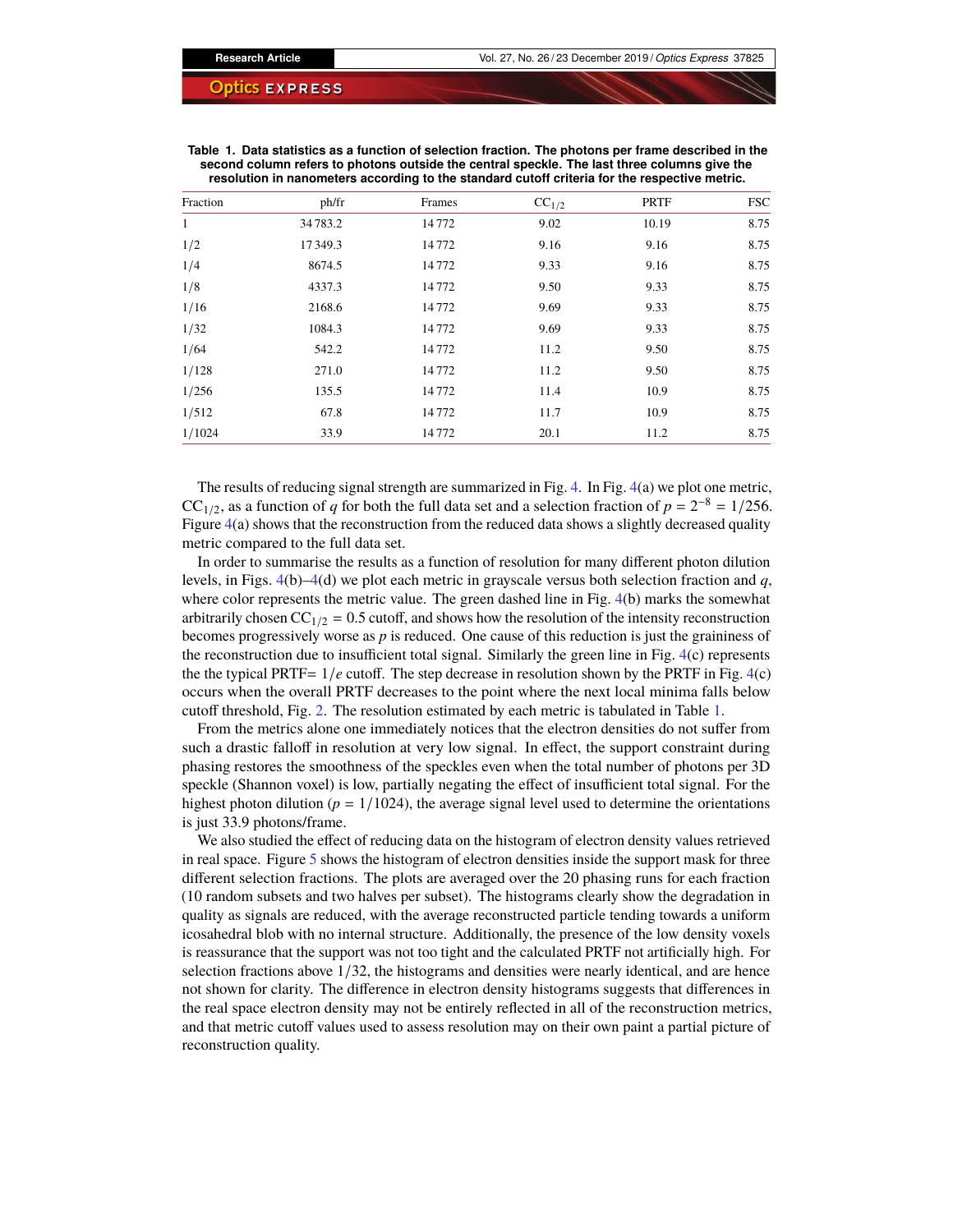

<span id="page-10-0"></span>**Fig. 4.** Dependency of reconstruction metrics on selection fraction. (a) Plots of  $CC_{1/2}$  vs  $q$ for the full data set and for a selection fraction of  $p = 2^{-8} = 1/256$ . Error bars represent the standard deviation across 10 different random half datasets and the dashed line represents the  $CC_{1/2} = 0.5$  cutoff. To represent dependence on selection fraction, we plot the metric in grayscale versus both selection fraction and *q* in panels (b)-(d) with the color representing the metric value. (b)  $CC_{1/2}$ , the green dashed line shows the *q* for the  $CC_{1/2} = 0.5$  cutoff; (c) PRTF, dashed line shows the typical PRTF= 1/*e* cutoff, and (d) FSC, where the metric never went below the standard half-bit criterion. Each plot is the average of 10 random subsets.

# *5.2. Reducing number of patterns*

An alternative method of reducing the total number of measured photons is be to select a random subset of full intensity diffraction patterns. By this method one approaches the limit of a few bright patterns.

From the total number of 14 772 , 10 random subsets were generated with 8192, 4096, 2048, 1024 and 512 patterns respectively. Each of these subsets was split into two halves (the even and odd patterns) and independently reconstructed. The  $CC_{1/2}$  plots for the intensity reconstructions for each of the subsets is shown in Fig. [6.](#page-12-0) Using this approach the metrics remain largely unaffected provided more than 2048 patterns in total are used (1024 in each half data set), indicating that the reconstruction was very stable and supports the hypothesis that there was more than enough data for this resolution. However, with 1024 frames (512 frames in each half), the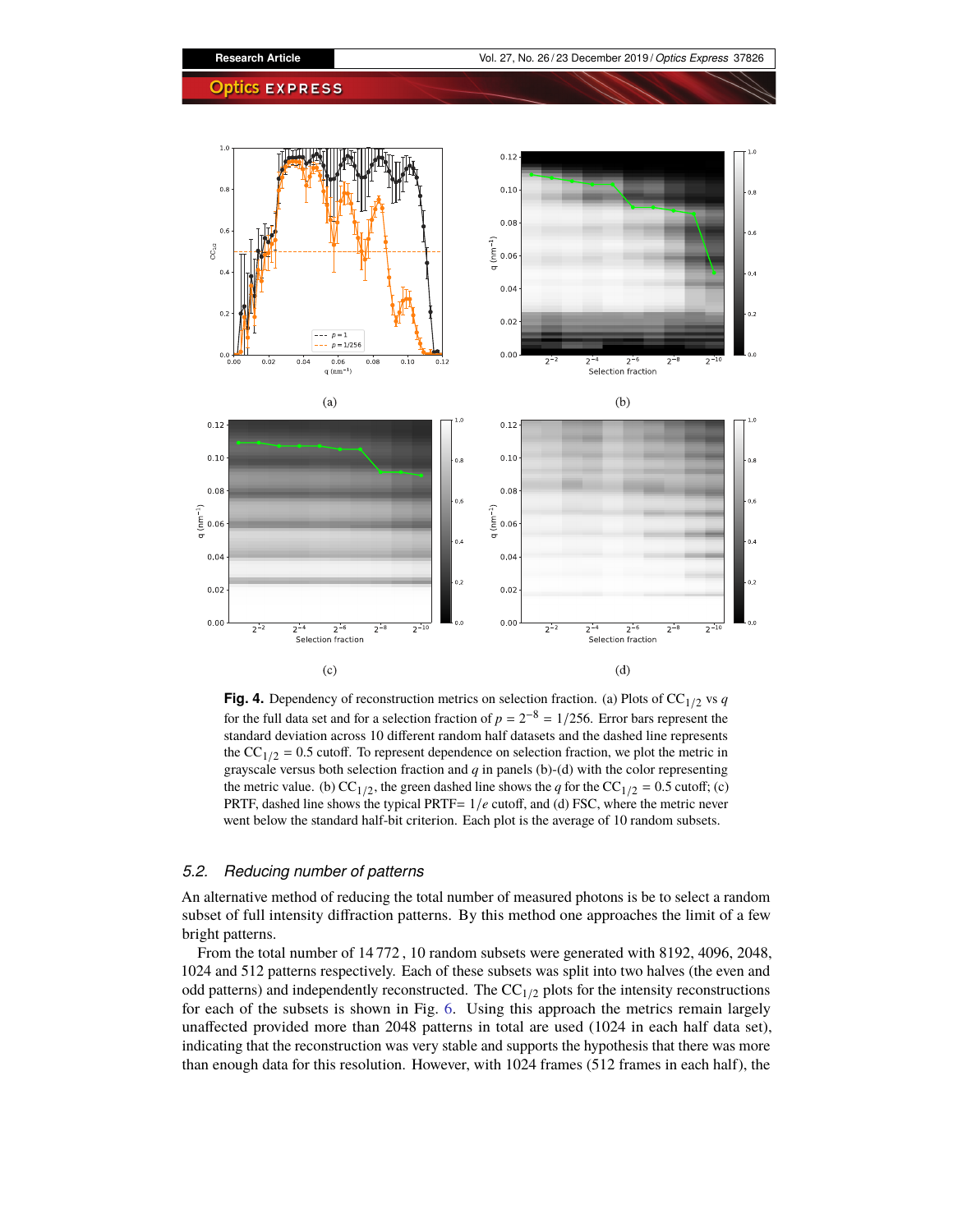

<span id="page-11-0"></span>**Fig. 5.** (a) Histogram of reconstructed electron densities for three different selection fractions. The voxels with low densities are present because the support is slightly larger than the particle. At higher photon counts, one can see a separation between the higher densities in the core of the virus compared to the capsid shell. This distinction disappears at the very low signal levels corresponding to  $p = 1/1024$ . (b) Slices through representative electron densities with the same selection fractions. One can see the gradual disappearance of the double-shell structure with reducing fraction.

reconstruction failed 4 out of the 20 times. What happens in this case is that if the number of patterns is reduced too much, they do not fill the 3D reciprocal space volume, leading to artifacts in orientation determination. Since a unique assignment of orientation for just 512 patterns would be insufficient to fully populate reciprocal space, the reconstruction only succeeds due to the PDOs being broad when  $\beta$  is low. Even so, there are times when the 3D intensity collapses into a single, or a few planes: orientation determination effectively fails and all frames are assigned to one or a few orientations. Fortunately, this failure mode is easy to identify and exclude from averaging. The failed reconstructions have been retained in this work for the sake of completeness. Other algorithms which use additional constraints on the intensity, from a restricted real-space support, or from additional point-group symmetries, may have better performance in this limit of a few very bright patterns.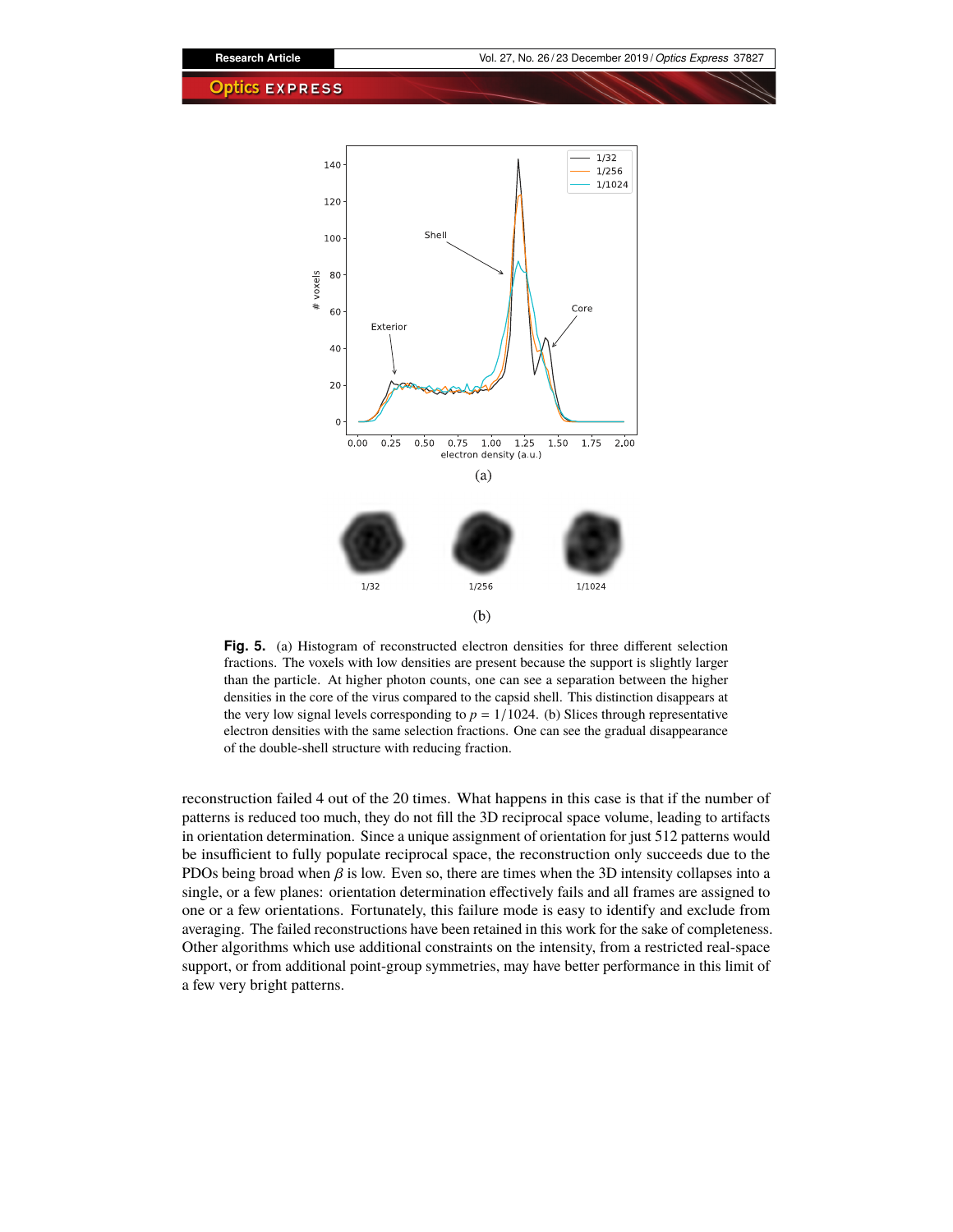

Number of frames

<span id="page-12-0"></span>**Fig. 6.** Intensity  $CC_{1/2}$  vs *q* plots as a function of number of frames in the data set. Like in Fig. [4,](#page-10-0) each column represents a plot or a different number of frames.

# **6. Discussion**

By sub-sampling the experimental data from PR772 viruses measured in [\[9\]](#page-16-6), we show that the reconstruction quality is essentially same as from the full data set with as few as 135 relevant photons/pattern, corresponding to 0.087 photons/speckle at the detector corner. This approaches the limits of prior work using simulated data  $[1,2,10]$  $[1,2,10]$  $[1,2,10]$  or proof-of-principle experiments under highly controlled conditions not realistic for single particle imaging [\[22,](#page-17-4)[23\]](#page-17-5). By way of contrast, the results here are based on data derived from experimental measurements on PR772 viruses incorporating particle variability and instrument background, demonstrating that the signal required for X-ray single particle imaging under realistic conditions is much lower than previously demonstrated especially in terms of the number of scattered photons required per frame.

From this numerical experiment we conclude that current SPI algorithms should be capable of processing experimental single particle diffraction patterns when the photon flux in the X-ray focus is 256 times smaller than currently available at LCLS for particles of the same size as PR772. Furthermore, algorithms appear to be more robust for the case of many weak hits than a small number of very strong hits. The extension of this method to smaller particles is not so direct. In order for this analysis to also hold for the case where the particle volume is reduced by the same factor, one requires that the parasitic scatter is also proportionately reduced. At higher photon energies, significantly lower background has already been achieved [\[8\]](#page-16-5) than present in this data set. Thus, one strategy for the future direction of the field may be to move to hard X-ray instruments where one has reduced scattering cross section (factor 20 lower for 7 keV vs 1.6 keV, as was the case here) but possibly much lower background.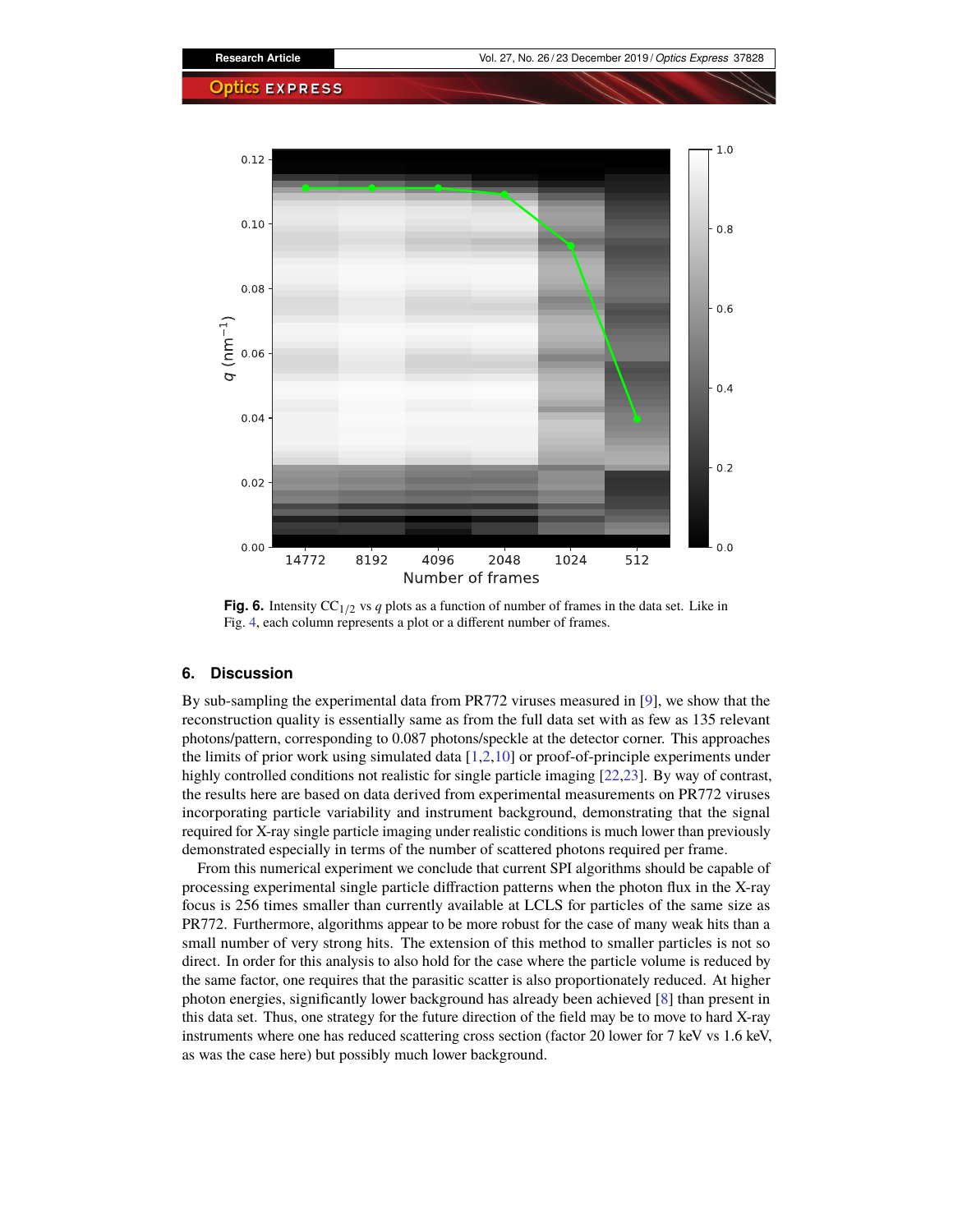From this analysis we also conclude that analysis algorithms on their own are not the current limiting factor for SPI imaging. Low background data collection has already been demonstrated in the data set of [\[8\]](#page-16-5) to 6Å resolution. Unfortunately there were insufficient hits from the entire beamtime for a reconstruction to be feasible. The work here suggests that signal levels may have been adequate had sufficient single-particle diffraction patterns been collected. This points to the need to further develop methods for introducing single particles into the X-ray focus in sufficient density to make sufficient measurements at high resolution. Indeed, this could currently be one of the main factors limiting further progress in SPI imaging. Another key conclusion is that further work is needed in the area of single particle diffraction pattern classification to achieve similar noise tolerance as orientation determination, for which the efficacy of machine learning techniques in the limit of low signal still needs to be explored. This result bodes well for the prospects of single particle flash X-ray imaging to near-atomic resolution at high repetition rate XFELs like the European XFEL and LCLS-II and may help guide future XFEL and instrument design.

#### **Appendix A: Intensity reconstruction details**

This appendix gives the detailed steps applied to reconstruct the intensity volume from the full dataset with 14 772 frames shown in Sec. [4.3.](#page-7-1) A similar procedure was used for the reduced data set reconstructions whose results are described in Sec. [5.](#page-7-0) All intensities were reconstructed using Version 1.0.4 of the *Dragonfly* software. The virtual powder sum from all the patterns is shown in Fig. [7\(](#page-13-0)a). Figure [7\(](#page-13-0)b) shows the mask used when reconstructing the intensities. The innermost pixels inside the central speckle were not used to determine the orientations because of saturation. Some other regions were completely excluded from either orientation determination or to calculate the average 3D intensity.



<span id="page-13-0"></span>**Fig. 7.** (a) Virtual powder sum of all 14772 patterns, shown with a logarithmic color scale. (b) Detector mask used in orientation determination and intensity reconstruction. The 'black' pixels were ignored completely. The 'ochre' pixels were used to calculate the average intensity in 3D but not to calculate the orientations. The 'white' pixels were used for both orientation and average intensity calculations.

First, the photon converted patterns were downloaded as HDF5 files from the CXIDB. Each file contains patterns from a single experimental run. The photons were first converted to the sparse .emc format using the script h5toemc.py. The configuration file used for this reconstruction is shown in Fig. [8.](#page-14-0) The file specified by in\_mask\_file is provided along with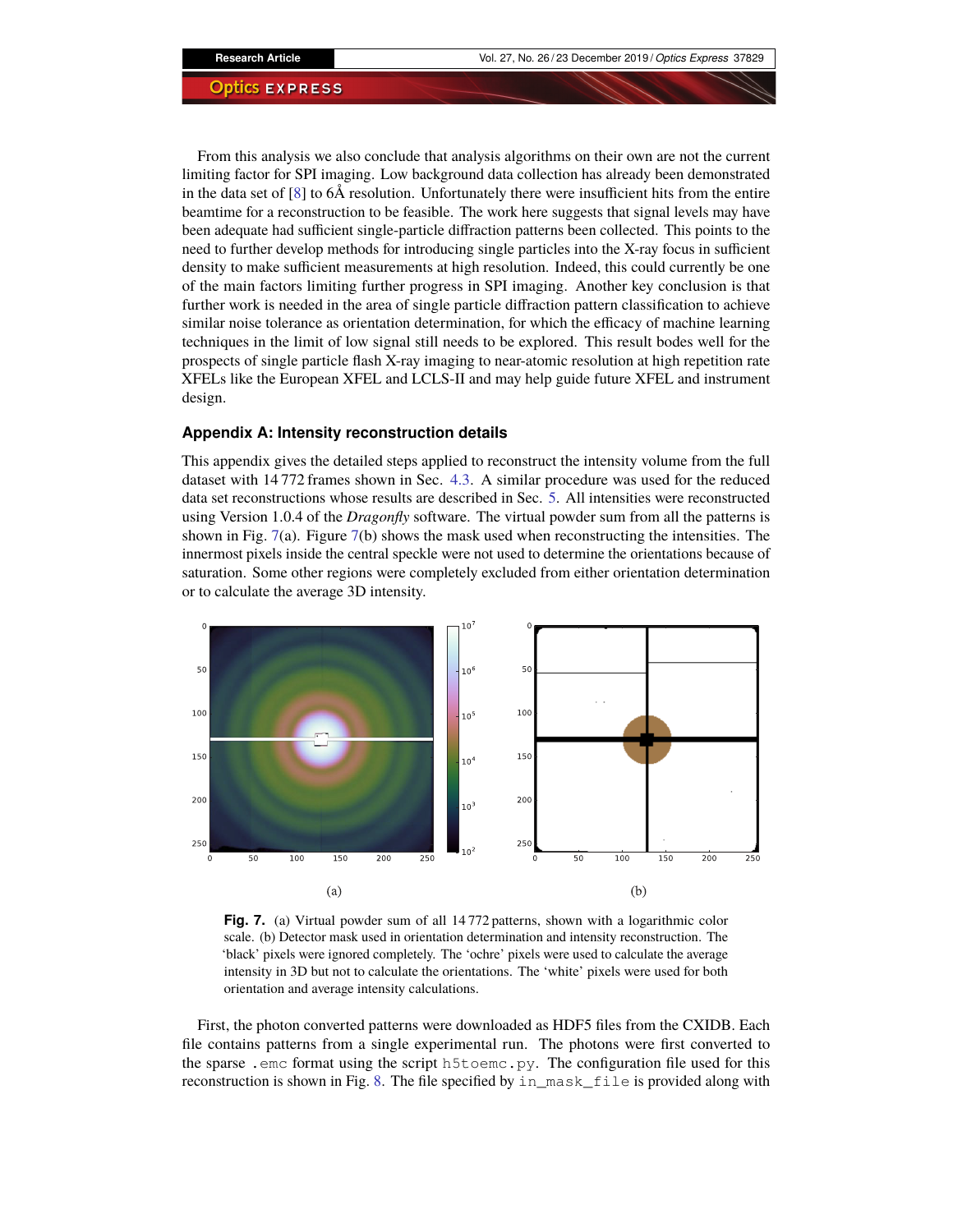**Research Article** Vol. 27, No. 26 / 23 December 2019 / *Optics Express* 37830

# **Optics EXPRESS**

the *Dragonfly* source code and is shown in Fig. [7\(](#page-13-0)b). The make\_detector.py utility was used to generate the detector file detailing which voxel was sampled by every pixel. The ewald\_rad parameter sets the *q*-space size of a voxel which is defined to be 1/lambda/ewald\_rad. amo86615\_PR772.txt is a text file containing the names of the converted emc files from every run. 100 iterations of the EMC algorithm were performed starting from a random starting model (uniform random numbers at each voxel).

```
[parameters]
detd = 586lambda = 7.75detsize = 260 257pixsize = 0.3stoprad = 40ewald_rad = 650.
polarization = x[make detector]
in_mask_file = aux/mask_pnccd_back_260_257.byt
out_detector_file = data/det_pnccd_back.dat
in\_photons\_list = amo86615\_PR772.txtin_detector_file = make_detector:::out_detector_file
num div = 10output_folder = data/
log_file = EMC.logneed\_scaling = 1beta = 0.001beta\_schedule = 1.41421356 10
```
<span id="page-14-0"></span>

For all the cases where the data set was split into two halves, the selection option was added in the [emc] section and set to odd\_only and even\_only for the two halves respectively. Since the intensity reconstruction is invariant to an overall rotation, the two half-data set volumes were rotationally aligned with each other using the compare utility in *Dragonfly*. This program maximizes the overall  $CC_{1/2}$  between the two models within a radius range and also calculates the value of  $CC_{1/2}$  as a function of *q* (as shown in Fig. [4\(](#page-10-0)a)).

# **Appendix B:** *P<sup>M</sup>* **and** *P<sup>S</sup>* **are projections**

Eq. 3 for  $P_M$  describes the rescaling of both the background and signal Fourier magnitudes by the square root of the ratio of measured to calculated intensities. The Fourier space modulus constraint square root of the ratio of measured to calculated intensities. The rourier space modulus constraint requires that the calculated intensity defined in Eq. 2 equals the measured modulus  $\sqrt{I_{\text{meas}}}.$ *I*<sub>calc</sub> has three components at each voxel, namely the real and imaginary parts of the Fourier transform of the electron density and the background, which is allowed to vary independently. The constraint set, therefore, represents the surface of a sphere with radius equalling the measured modulus. The projection of a general point,  $\{Re(\mathcal{F}[\rho]), Im(\mathcal{F}[\rho]), B\}$  to this sphere is just a rescaling of this 3-vector by the ratio of the magnitudes.

The support projection applies different operations to the two halves of the iterate. For the electron density  $\rho(\mathbf{x})$ , the "voxel number" constraint states that at most *N* voxels have non-zero density. The projection to this constraint set under a Euclidean metric is just to let these *N* voxels be the ones with the highest absolute value. Note, however, that unlike the conventional fixed support constraint, this "voxel number" constraint on  $\rho$  is non-convex. For the background volume,  $B(q)$ , the constraint requires that the background be spherically symmetric. Stated another way, the voxels within the same radial bin should have the same value. The projection to this set is to replace the background magnitude by its azimuthally averaged value.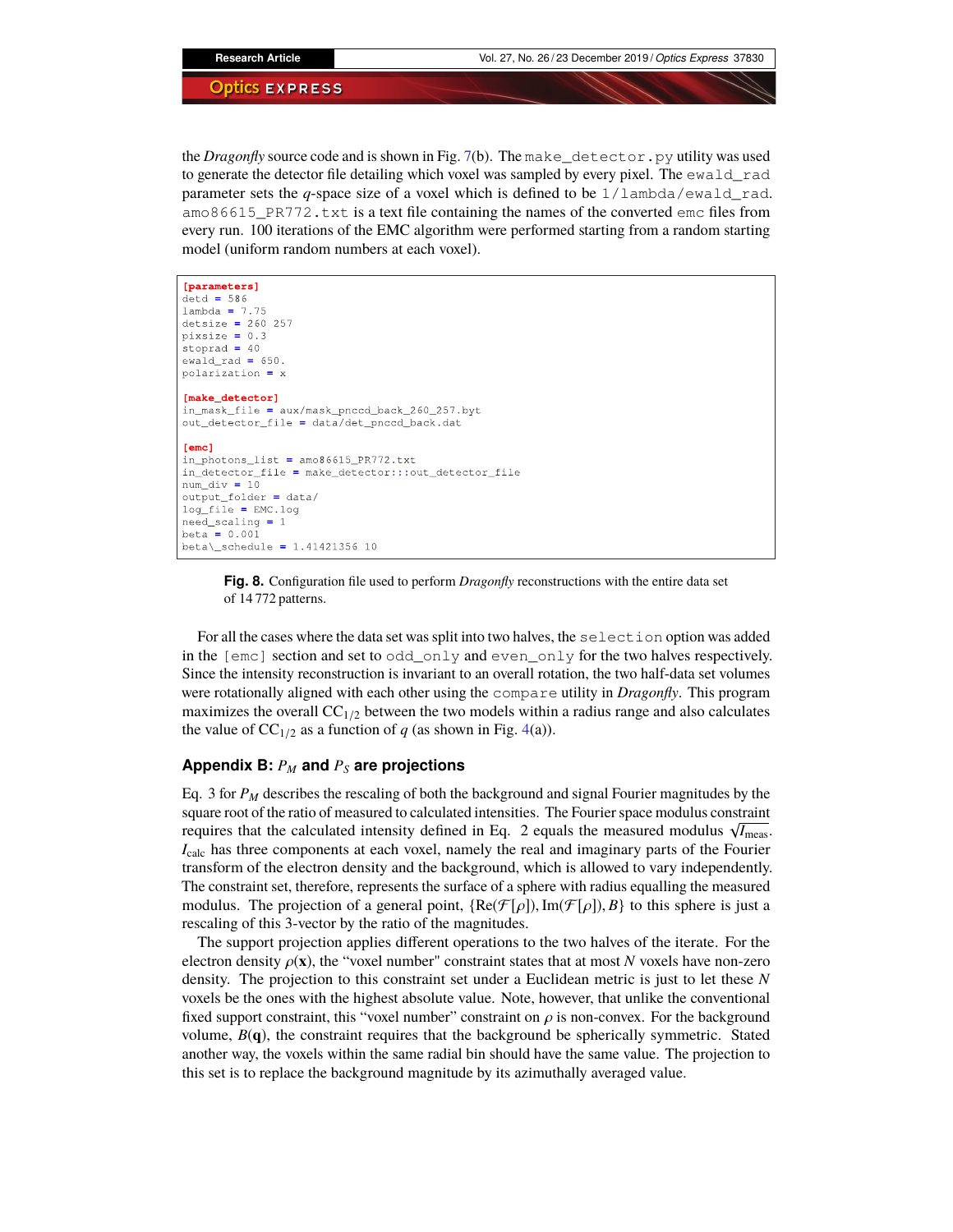

described in Section [3.](#page-2-0) The code used to perform the reconstructions in this work can be found here: <https://github.com/andyofmelbourne/3D-Phasing>. The configuration file used is described in Fig. [9.](#page-15-0)



<span id="page-15-0"></span>**Fig. 9.** Configuration file used to reconstruct electron density from the 3D intensity distribution for all data sets.

As in the intensity reconstructions, the central speckle intensities were not found to be trustworthy and were masked out up to a radius of 6 voxels from the center. This means that during the modulus projection  $P_M$ , these voxels were left unmodified. In addition to this central region, a 7-voxel thick shell at the edge of the sphere of reconstructed intensities was also masked out in order to avoid ringing artifacts due to truncating half a speckle.

As mentioned in Section [3.2,](#page-3-1) the reconstruction from the different random starting guesses need to be aligned with respect to each other before averaging and calculating the PRTF. This is done in three steps, first by translating the volumes such that the center of mass of each of them is at the origin. Second, since the objects are assumed to be complex-valued in general, a global phase is removed by subtracting the mean phase over all voxels. Finally, in order to remove a central inversion uncertainty, one solution (for convenience, the first) is taken as the reference For each of the other solutions, the error with respect to the reference for both the original and the center-inverted version is calculated and the one with lower error is retained.

# **Funding**

Basic Energy Sciences (DE-AC02-76SF00515); National Science Foundation BioXFEL award (STC-1231306); Helmholtz Association; Australian Research Council; European Research Council (ERC-2013-SyG 609920); Human Frontier Science Program (RGP0010/2017); Exzellenzclusters Entzündungsforschung (EXC 2056 - project ID 390715994).

# **Acknowledgments**

We wish to thank the members of the Single Particle Imaging initiative at LCLS who provided valuable feedback regarding this work, such as Ivan Vartanyants, John Spence and Max Rose.

### **Disclosures**

The authors declare no conflict of interest.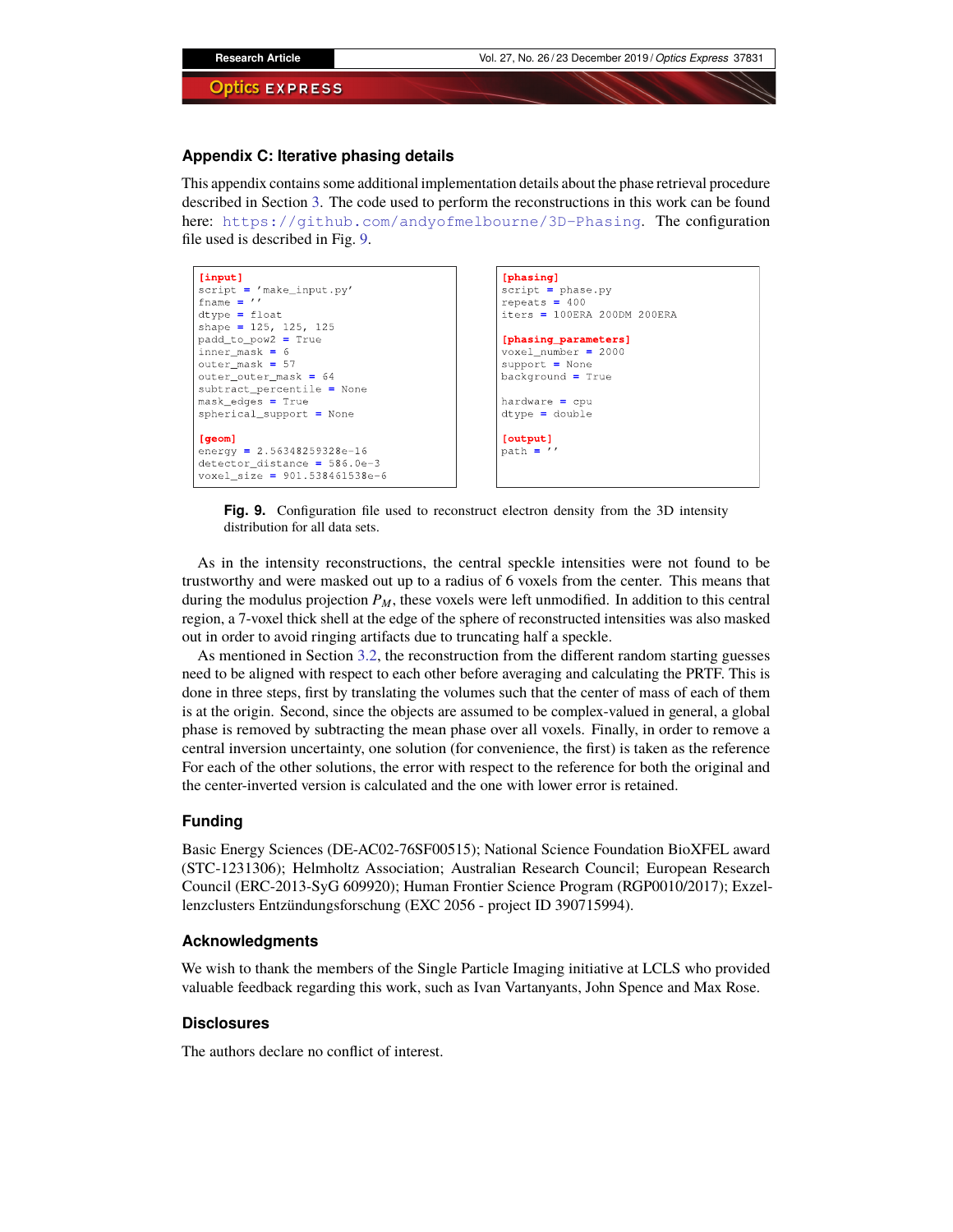#### **References**

- <span id="page-16-0"></span>1. R. Neutze, R. Wouts, D. van der Spoel, E. Weckert, and J. Hajdu, "Potential for biomolecular imaging with femtosecond X-ray pulses," [Nature](https://doi.org/10.1038/35021099) **406**(6797), 752–757 (2000).
- <span id="page-16-1"></span>2. K. Ayyer, T.-Y. Lan, V. Elser, and N. D. Loh, "Dragonfly: an implementation of the expand–maximize–compress algorithm for single-particle imaging," [J. Appl. Crystallogr.](https://doi.org/10.1107/S1600576716008165) **49**(4), 1320–1335 (2016).
- <span id="page-16-2"></span>3. N. D. Loh, M. J. Bogan, V. Elser, A. Barty, S. Boutet, S. Bajt, J. Hajdu, T. Ekeberg, F. R. N. C. Maia, J. Schulz, M. M. Seibert, B. Iwan, N. Timneanu, S. Marchesini, I. Schlichting, R. L. Shoeman, L. Lomb, M. Frank, M. Liang, and H. N. Chapman, "Cryptotomography: Reconstructing 3d fourier intensities from randomly oriented single-shot diffraction patterns," [Phys. Rev. Lett.](https://doi.org/10.1103/PhysRevLett.104.225501) **104**(22), 225501 (2010).
- 4. S. Kassemeyer, A. Jafarpour, L. Lomb, J. Steinbrener, A. V. Martin, and I. Schlichting, "Optimal mapping of x-ray laser diffraction patterns into three dimensions using routing algorithms," [Phys. Rev. E](https://doi.org/10.1103/PhysRevE.88.042710) **88**(4), 042710 (2013).
- 5. T. Ekeberg, M. Svenda, C. Abergel, F. R. N. C. Maia, V. Seltzer, J.-M. Claverie, M. Hantke, O. Jönsson, C. Nettelblad, G. van der Schot, M. Liang, D. P. DePonte, A. Barty, M. M. Seibert, B. Iwan, I. Andersson, N. D. Loh, A. V. Martin, H. Chapman, C. Bostedt, J. D. Bozek, K. R. Ferguson, J. Krzywinski, S. W. Epp, D. Rolles, A. Rudenko, R. Hartmann, N. Kimmel, and J. Hajdu, "Three-dimensional reconstruction of the giant mimivirus particle with an x-ray free-electron laser," [Phys. Rev. Lett.](https://doi.org/10.1103/PhysRevLett.114.098102) **114**(9), 098102 (2015).
- <span id="page-16-3"></span>6. A. Aquila and A. Barty, "Single Molecule Imaging Using X-ray Free Electron Lasers," in *X-ray Free Electron Lasers*, (Springer, 2018).
- <span id="page-16-4"></span>7. A. Aquila, A. Barty, C. Bostedt, S. Boutet, G. Carini, D. DePonte, P. Drell, S. Doniach, K. Downing, T. Earnest, H. Elmlund, V. Elser, M. Gahr, J. Hajdu, J. Hastings, S. Hau-Riege, Z. Huang, E. Lattman, F. Maia, S. Marchesini, A. Ourmazd, C. Pellegrini, R. Santra, I. Schlichting, C. Schroer, J. Spence, I. Vartanyants, S. Wakatsuki, W. Weis, and G. Williams, "The linac coherent light source single particle imaging road map," [Struct. Dyn.](https://doi.org/10.1063/1.4918726) **2**(4), 041701 (2015).
- <span id="page-16-5"></span>8. A. Munke, J. Andreasson, A. Aquila, S. Awel, K. Ayyer, A. Barty, R. J. Bean, P. Berntsen, J. Bielecki, S. Boutet, M. Bucher, H. N. Chapman, B. J. Daurer, H. DeMirci, V. Elser, P. Fromme, J. Hajdu, M. F. Hantke, A. Higashiura, B. G. Hogue, A. Hosseinizadeh, Y. Kim, R. A. Kirian, H. K. N. Reddy, T.-Y. Lan, D. S. D. Larsson, H. Liu, N. D. Loh, F. R. N. C. Maia, A. P. Mancuso, K. Mühlig, A. Nakagawa, D. Nam, G. Nelson, C. Nettelblad, K. Okamoto, A. Ourmazd, M. Rose, G. van der Schot, P. Schwander, M. M. Seibert, J. A. Sellberg, R. G. Sierra, C. Song, M. Svenda, N. Timneanu, I. A. Vartanyants, D. Westphal, M. O. Wiedorn, G. J. Williams, P. L. Xavier, C. H. Yoon, and J. Zook, "Coherent diffraction of single rice dwarf virus particles using hard x-rays at the linac coherent light source," [Sci.](https://doi.org/10.1038/sdata.2016.64) [Data](https://doi.org/10.1038/sdata.2016.64) **3**(1), 160064 (2016).
- <span id="page-16-6"></span>9. H. K. Reddy, C. H. Yoon, A. Aquila, S. Awel, K. Ayyer, A. Barty, P. Berntsen, J. Bielecki, S. Bobkov, M. Bucher, G. A. Carini, S. Carron, C. Henry, D. Benedikt, H. DeMirci, T. Ekeberg, P. Fromme, J. Hajdu, M. F. Hantke, P. Hart, B. G. Hogue, A. Hosseinizadeh, Y. Kim, R. A. Kirian, R. P. Kurta, D. S. Larsson, N. Loh, F. R. N. C. Maia, A. P. Mancuso, K. Mahlig, A. Munke, D. Nam, C. Nettelblad, A. Ourmazd, M. Rose, P. Schwander, M. Seibert, J. A. Sellberg, C. Song, J. C. Spence, M. Svenda, G. Van der Schot, I. A. Vartanyants, G. J. Williams, and P. Xavier, "Coherent soft x-ray diffraction imaging of coliphage pr772 at the linac coherent light source," [Sci. Data](https://doi.org/10.1038/sdata.2017.79) **4**(1), 170079 (2017).
- <span id="page-16-7"></span>10. N.-T. D. Loh and V. Elser, "Reconstruction algorithm for single-particle diffraction imaging experiments," [Phys. Rev.](https://doi.org/10.1103/PhysRevE.80.026705) [E](https://doi.org/10.1103/PhysRevE.80.026705) **80**(2), 026705 (2009).
- <span id="page-16-8"></span>11. K. R. Ferguson, M. Bucher, J. D. Bozek, S. Carron, J.-C. Castagna, R. Coffee, G. I. Curiel, M. Holmes, J. Krzywinski, M. Messerschmidt, M. Minitti, A. Mitra, S. Moeller, P. Noonan, T. Osipov, S. Schorb, M. Swiggers, A. Wallace, J. Yin, and C. Bostedt, "The atomic, molecular and optical science instrument at the linac coherent light source," [J.](https://doi.org/10.1107/S1600577515004646) [Synchrotron Radiat.](https://doi.org/10.1107/S1600577515004646) **22**(3), 492–497 (2015).
- <span id="page-16-9"></span>12. F. R. Maia, "The coherent x-ray imaging data bank," [Nat. Methods](https://doi.org/10.1038/nmeth.2110) **9**(9), 854–855 (2012).
- <span id="page-16-10"></span>13. C. H. Yoon, P. Schwander, C. Abergel, I. Andersson, J. Andreasson, A. Aquila, S. Bajt, M. Barthelmess, A. Barty, M. J. Bogan, C. Bostedt, J. Bozek, H. N. Chapman, J.-M. Claverie, N. Coppola, D. P. DePonte, T. Ekeberg, S. W. Epp, B. Erk, H. Fleckenstein, L. Foucar, H. Graafsma, L. Gumprecht, J. Hajdu, C. Y. Hampton, A. Hartmann, E. Hartmann, R. Hartmann, G. Hauser, H. Hirsemann, P. Holl, S. Kassemeyer, N. Kimmel, M. Kiskinova, M. Liang, N.-T. D. Loh, L. Lomb, F. R. N. C. Maia, A. V. Martin, K. Nass, E. Pedersoli, C. Reich, D. Rolles, B. Rudek, A. Rudenko, I. Schlichting, J. Schulz, M. Seibert, V. Seltzer, R. L. Shoeman, R. G. Sierra, H. Soltau, D. Starodub, J. Steinbrener, G. Stier, L. Strüder, M. Svenda, J. Ullrich, G. Weidenspointner, T. A. White, C. Wunderer, and A. Ourmazd, "Unsupervised classification of single-particle x-ray diffraction snapshots by spectral clustering," [Opt.](https://doi.org/10.1364/OE.19.016542) [Express](https://doi.org/10.1364/OE.19.016542) **19**(17), 16542–16549 (2011).
- <span id="page-16-11"></span>14. V. Elser, "Phase retrieval by iterated projections," [J. Opt. Soc. Am. A](https://doi.org/10.1364/JOSAA.20.000040) **20**(1), 40–55 (2003).
- <span id="page-16-12"></span>15. J. R. Fienup, "Reconstruction of an object from the modulus of its fourier transform," [Opt. Lett.](https://doi.org/10.1364/OL.3.000027) **3**(1), 27–29 (1978).
- <span id="page-16-13"></span>16. R. P. Kurta, J. J. Donatelli, C. H. Yoon, P. Berntsen, J. Bielecki, B. J. Daurer, H. DeMirci, P. Fromme, M. F. Hantke, F. R. N. C. Maia, A. Munke, C. Nettelblad, K. Pande, H. K. N. Reddy, J. A. Sellberg, R. G. Sierra, M. Svenda, G. van der Schot, I. A. Vartanyants, G. J. Williams, P. L. Xavier, A. Aquila, P. H. Zwart, and A. P. Mancuso, "Correlations in scattered x-ray laser pulses reveal nanoscale structural features of viruses," [Phys. Rev. Lett.](https://doi.org/10.1103/PhysRevLett.119.158102) **119**(15), 158102 (2017).
- <span id="page-16-14"></span>17. M. Rose, S. Bobkov, K. Ayyer, R. P. Kurta, D. Dzhigaev, Y. Y. Kim, A. J. Morgan, C. H. Yoon, D. Westphal, J. Bielecki, J. A. Sellberg, G. Williams, F. R. Maia, O. M. Yefanov, V. Ilyin, A. P. Mancuso, H. N. Chapman, B. G. Hogue, A. Aquila, A. Barty, and I. A. Vartanyants, "Single-particle imaging without symmetry constraints at an x-ray free-electron laser," [IUCrJ](https://doi.org/10.1107/S205225251801120X) **5**(6), 727–736 (2018).